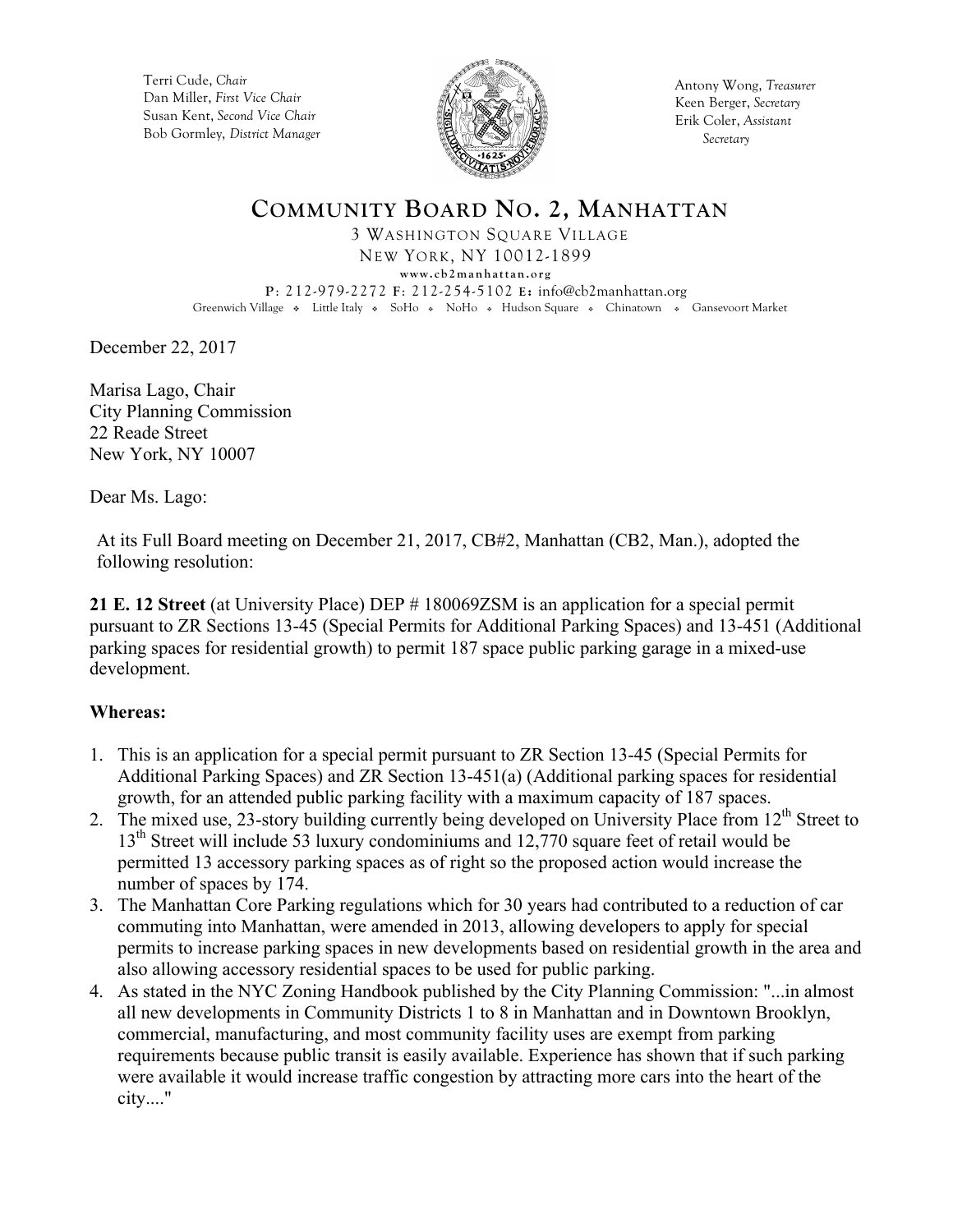- 5. CB2, Man. opposed the 2013 amendments because they enable an increase of car commuting into the Manhattan Core (below 96<sup>th</sup> Street), and CB2 specifically recommended restrictions that would prevent use of new residential spaces to increase availability for commuters. CB2, Man. also recommended a limit of 50 cars at any new development.
- 6. There is nothing in the parking regulations preventing an operator from increasing monthly residential parking prices to create spaces for daily or hourly parking or monthly parking for employees.
- 7. CB2, Man. also has a position opposing inappropriate development along the University Place/4<sup>th</sup> Avenue corridor below  $14<sup>th</sup>$  Street where neighborhood character is threatened by massive new office and residential development, including the 269-foot tall building where this large new garage would be located.
- 8. Increasing parking availability will also encourage new development and is likely to increase car use by commuters and shoppers coming to the area.
- 9. The application requires a finding that the new use "will not create or contribute to serious traffic congestion and will not unduly inhibit traffic and pedestrian flow," without specifying the area where this may occur. Any additional commuter parking will inevitably contribute to serious traffic congestion at tunnel access points, including at the Holland Tunnel within CB2.
- 10. The traffic study focused on an 600-foot radius from the site; therefore, the study was insufficient and the application should have required a study that showed that the facility will not increase car commuting into the Manhattan Core.
- 11. Unlike other areas within CB2, the Central Village has many large apartment buildings that were constructed in the automobile era.
- 12. CB2's Traffic and Transportation Committee conducted an informal survey of indoor parking garages within the study area, finding a plentiful supply of available monthly parking, for example, Stewart House at 70 E. 10th St. has 45 spaces open; The Brevoort at 11 5th Ave. has 12; Randall House at 63 E. 9th St. has 20, 7 E. 14th St. has 20, to name just a few in the immediate vicinity. Icon, which runs at least 7 garages with 1,000s of spaces within a 6-block area, stated that they have 100s of available spaces for monthly parking.
- 13. CB2's T&T Committee also spoke to the VP of a large parking company, who said demand for monthly spaces was "way down," that millennials don't buy cars, and that Uber was hurting business.
- 14. SpotHero, a website and App to find convenient parking locations, shows 33 garages (other than those already cited) near 21 E. 12th St. with monthly parking spaces available, average monthly cost in the \$500 range. All of them, save three, offer hourly parking as well, along with 12 other garages. This is unlike SpotHero in the West Village, which shows few garages with monthly parking available and prices about twice as high as in the 21 E. 12th vicinity.
- 15. There was no public testimony favoring the application or expressing the need for additional spaces to serve residents in the area.
- 16. With the location of college dorms in the area and with the increased intensity of office and hotel development south of 14th St., sidewalks are packed with pedestrian traffic, which is in frequent conflict with vehicular traffic.
- 17. Sufficient monthly off-street parking appears to be available without the addition of 174 long-term spaces. In the absence of long-term parking demand, short-term parking could easily be substituted for those additional spaces, attracting more commuter and retail vehicular traffic.
- 18. This application is coming to CB2, Man. after work on the structural work including the parking facility space and ramp was completed.
- 19. The applicant stated their original plan called for storage space in that structure, and there also are many other potential uses that would better attract monthly renters and better serve the community than parking spaces, which can generate traffic and unwanted congestion.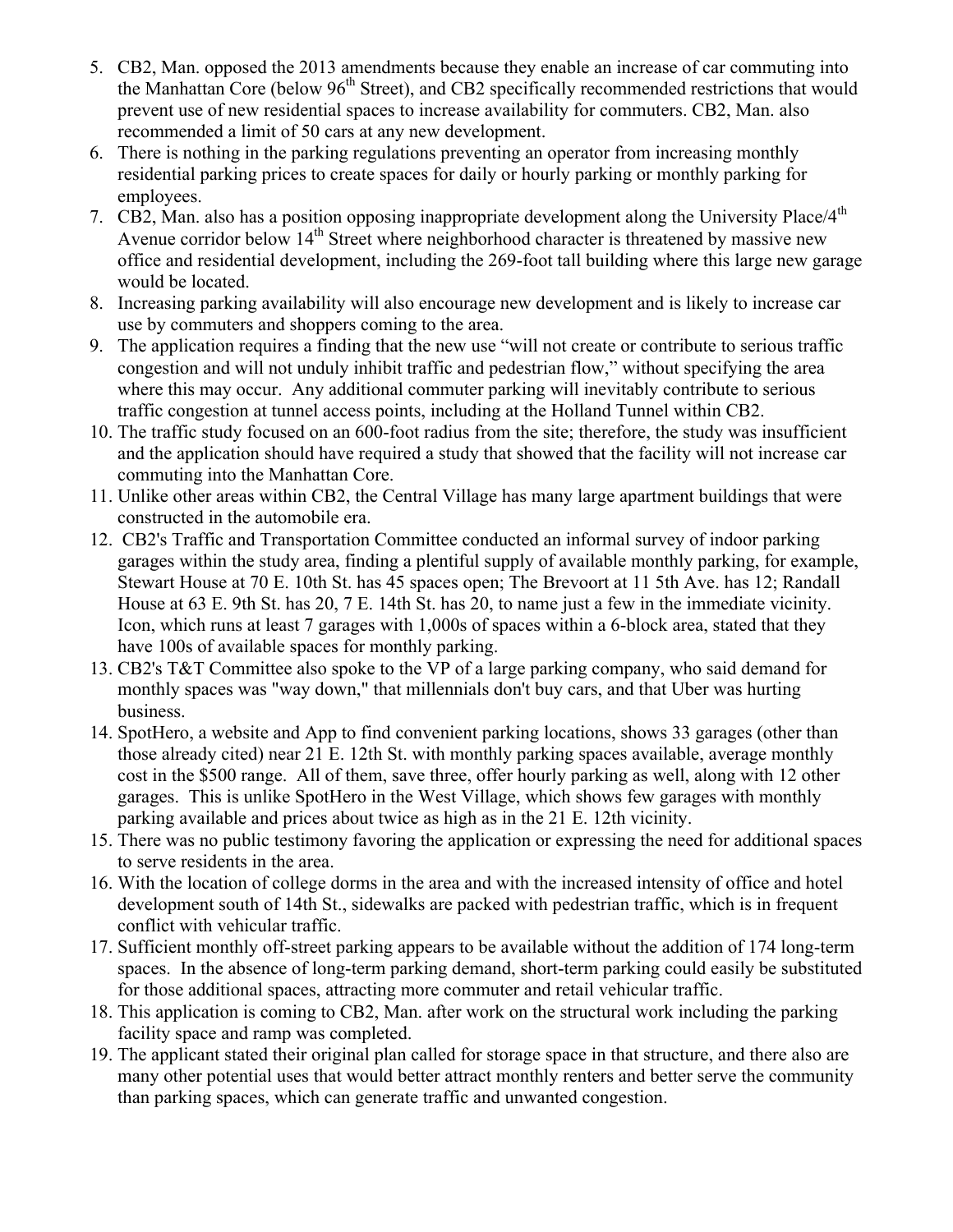#### **Therefore, it is resolved thatCB2, Man.:**

Recommends **denial** of a special permit for additional parking spaces for residential growth at 21 East  $12^{th}$  Street;

Recommends that should the City Planning Commission consider adding any additional spaces, the maximum number of spaces should not exceed the number of dwelling units in the building, which is 53, and will be for residential customers only or for a combination of residential customers and car share spaces, along with at least 38 permanent bike stations for monthly rental.

Vote: Passed, with 30 Board members in favor, and 4 in opposition (A. Brandt, T. Connor, R. Rothstein, R. Sanz).

Please advise us of any decision or action taken in response to this resolution.

Sincerely,

Tenifide

Terri Cude, Chair **Anita Brandt**, Chair **Anita Brandt**, Chair

Community Board #2, Manhattan Land Use & Business Development Committee Community Board #2, Manhattan

Frederice Sigel

Frederica Sigel, Co-Chair Land Use & Business Development Committee Community Board #2, Manhattan

TC/fa

c: Hon. Jerrold L. Nadler, Congressman Hon. Brad Hoylman, NY State Senator Hon. Deborah Glick, Assembly Member Hon. Gale A. Brewer, Manhattan Borough President Hon. Rosie Mendez, Council Member Sylvia Li, Dept. of City Planning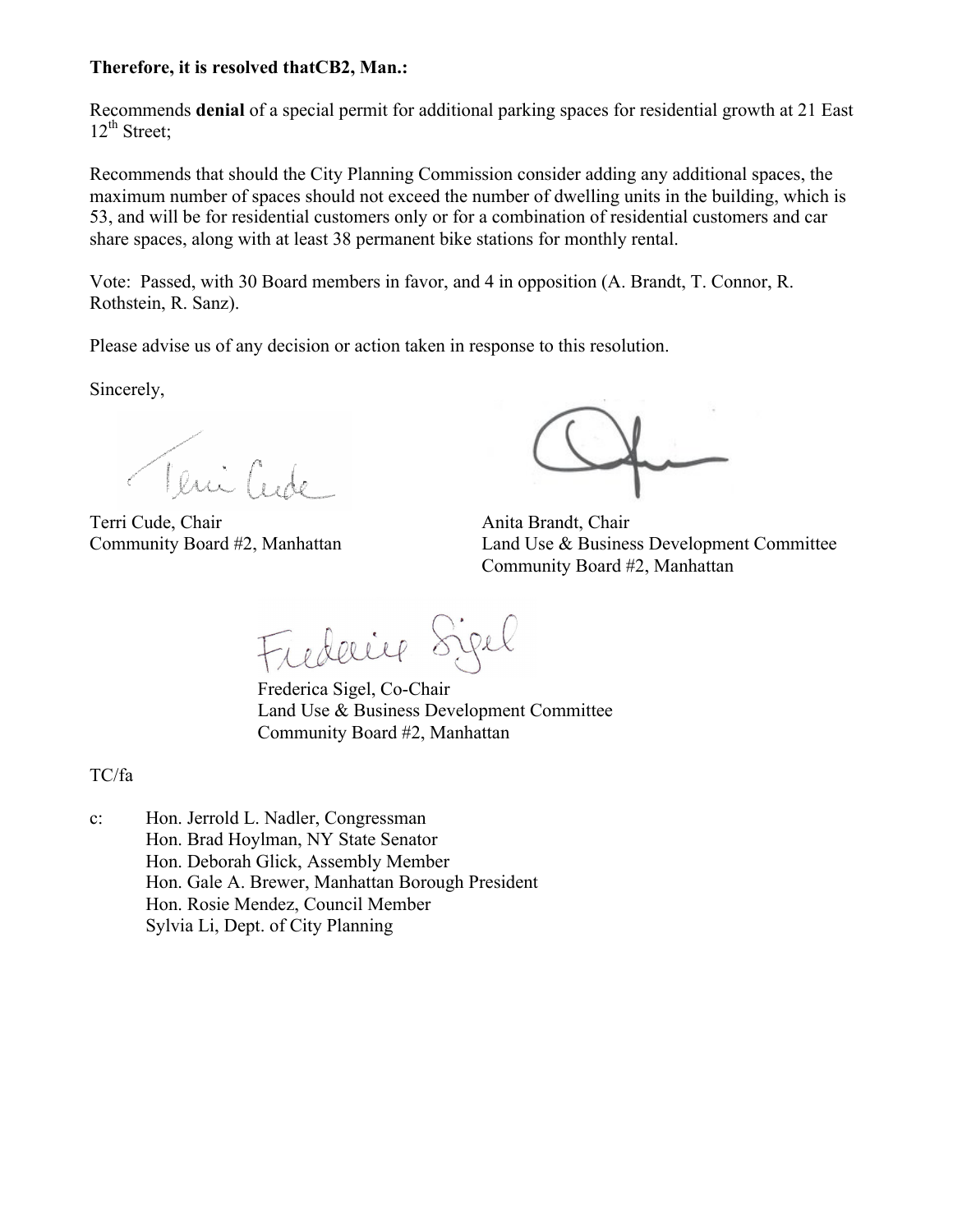**Terri Cude**, *Chair* **Daniel Miller**, *First Vice Chair* **Susan Kent**, *Second Vice Chair* **Bob Gormley**, *District Manager*



**Antony Wong**, *Treasurer* **Keen Berger**, *Secretary* **Erik Coler**, *Assistant Secretary*

## **COMMUNITY BOARD NO. 2, MANHATTAN**

3 WASHINGTON SQUARE VILLAGE NEW YORK, NY 10012-1899 **www.cb2manhattan.org**

**P**: 212-979-2272 **F**: 212-254-5102 **E:** info@cb2manhattan.org Greenwich Village • Little Italy • SoHo • NoHo • Hudson Square • Chinatown • Gansevoort Market

December 22, 2017

Margery Perlmutter, Chair NYC Board of Standards & Appeals 40 Rector Street, 9th Floor New York, New York 10006-1705

Dear Chair Perlmutter:

At its Full Board meeting on December 21, 2017, Community Board #2, Manhattan adopted the following resolution:

**823 Washington Street** (between Little West 12th Street and Gansevoort Street) BSA calendar No. BZ 2017-296-BZ is an application for a new special permit for a physical culture establishment for a portion of cellar and ground floor, pursuant ZR 73-36.

### **Whereas:**

- 1. The premises is located in an existing two-story building in the Gansevoort Historic Market District, which is in a M1-5 zoning district.
- 2. The PCE will occupy a total of 1655sf on the ground floor and in the cellar with a total occupancy of 33 people.
- 3. The applicant is an international skincare company that promotes overall natural wellness, health and fitness by offering an organically-derived product line in combination with licensed massage therapy. It will offer retail and spa services, including a café and a wine bar.
- 4. The applicant is requesting a special permit for the maximum term of years.
- 5. This use is compatible with the commercial nature of the neighborhood and will not create an increase in vehicular and/or pedestrian traffic or interfere with any approved or pending public improvement projects.
- 6. Hours of operation will be 11:00am to 7pm Monday through Friday and 11:00am to 8pm Saturday and Sunday.
- 7. The applicant does not propose any enlargement or extension to the existing building.
- 8. No portion of the proposed PCE will be located on the rooftop of the subject building; the entrance is appropriately located on a wide street; and the PCE has no potential hazards or disadvantages that will adversely impact the privacy, quiet, light and/or air within the neighborhood.
- 9. There are no active complaints or open DOB or ECB violations against the building.
- 10. No one from the neighborhood appeared to speak against this application.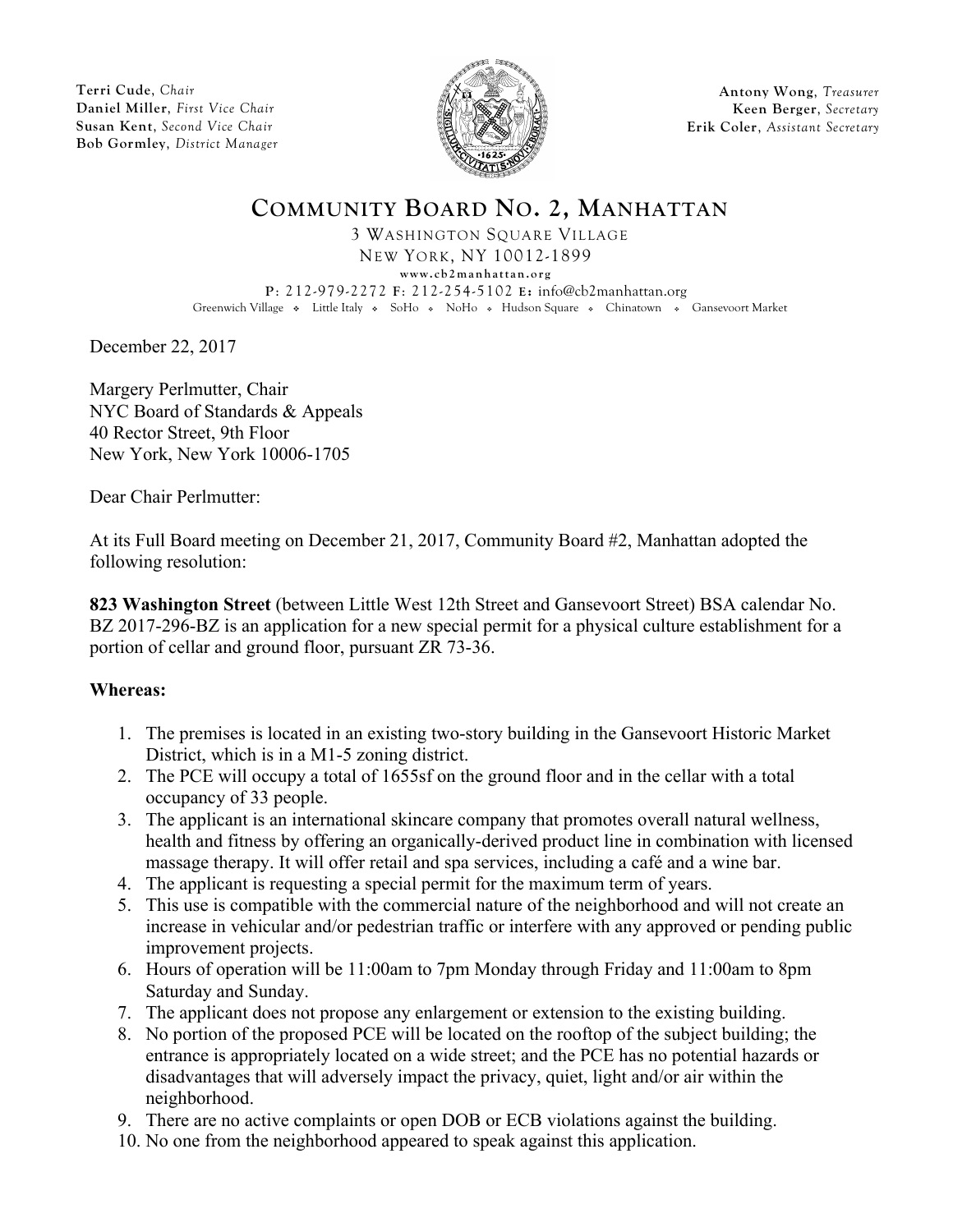11. This building has never been licensed.

**Therefore, be it resolved**, that CB2, Man. has no objection to this application.

Vote: Unanimous, with 34 Board members in favor.

Please advise us of any decision or action taken in response to this resolution.

Sincerely,

Teni Cude

Terri Cude, Chair **Anita Brandt**, Chair **Anita Brandt**, Chair

Community Board #2, Manhattan Land Use & Business Development Committee Community Board #2, Manhattan

Frederice Sigel

Frederica Sigel, Co-Chair Land Use & Business Development Committee Community Board #2, Manhattan

TC/fa

c: Hon. Jerrold L. Nadler, Congressman Hon. Brad Hoylman, NY State Senator Hon. Deborah Glick, Assembly Member Hon. Gale A. Brewer, Manhattan Borough President Hon. Corey Johnson, Council Member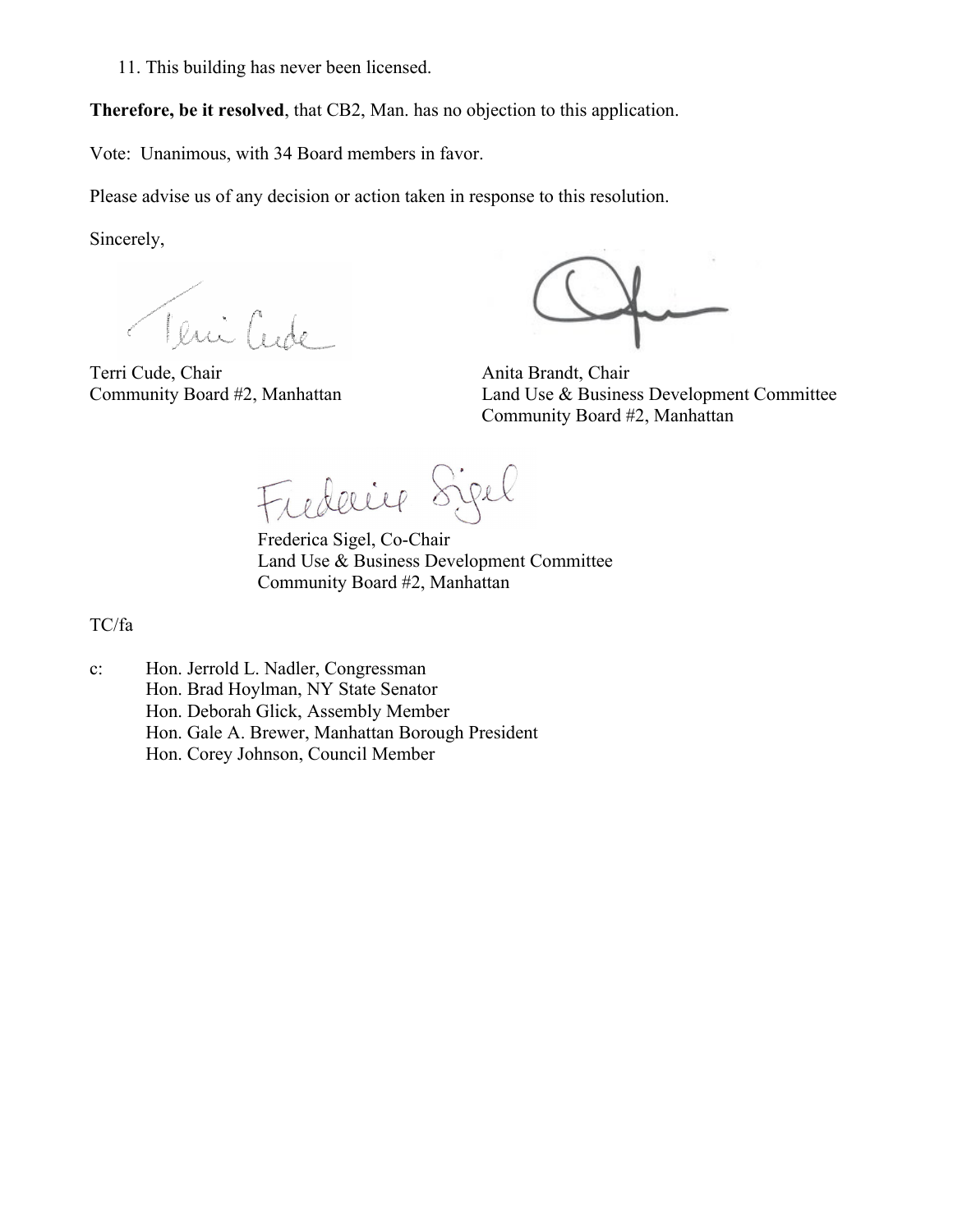Terri Cude, *Chair* Dan Miller, *First Vice Chair* Susan Kent, *Second Vice Chair* Bob Gormley, *District Manager*



Antony Wong, *Treasurer* Keen Berger, *Secretary* Erik Coler, *Assistant Secretary*

### **COMMUNITY BOARD NO. 2, MANHATTAN** 3 WASHINGTON SQUARE VILLAGE

NEW YORK, NY 10012-1899 **www.cb2manhattan.org**

**P**: 212-979-2272 **F**: 212-254-5102 **E:** info@cb2manhattan.org Greenwich Village • Little Italy • SoHo • NoHo • Hudson Square • Chinatown • Gansevoort Market

December 22, 2017

Marisa Lago, Chair City Planning Commission 22 Reade Street New York, NY 10007

Dear Ms. Lago:

At its Full Board meeting on December 21, 2017, CB#2, Manhattan (CB2, Man.), adopted the following resolution:

**31 Bond Street** (between Lafayette Street and Bowery) CPC #180062ZSM Application for a special use modification to allow Use Group 6 commercial retail on the ground floor, cellar and sub cellar, pursuant to 74-711.

### **Whereas:**

1. This application for a special permit use modification would allow Use Group 6 commercial retail on the ground floor, cellar and sub-cellar levels of an existing six-story building located in Manhattan's NoHo Historic District. Proposed retail use would total gross 3489sf on the three levels.

2. The building was vacant when the current owner purchased it in 2010 and it is currently unoccupied. In the past, it was used for storage, boilers and toilets in the cellar and sub-cellar, gallery and performing space on the first floor, a recording studio on the second floor, offices/video room on the third floor, classrooms, offices and storage on the fourth floor, and JLWQA on the fifth and sixth floors.

3. There is no documentation that there was ever a Loft Law case in this building.

4. In 2015, the BSA issued a variance to permit residential use on each floor of the building, including ground floor. However, the applicant intends to abandon that variance and convert floors two through six to conforming office use.

5. If it gets the special permit, it is CB2's understanding that the applicant must formally abandon the variance by informing the BSA.

6. The applicant received a Certificate of Appropriateness from LPC in August, 2017.

7. Within the surrounding area, retail uses occupy the ground floor of the majority of buildings, so the special permit use modification will have minimal adverse effects on conforming and legal nonconforming uses in the surrounding area.